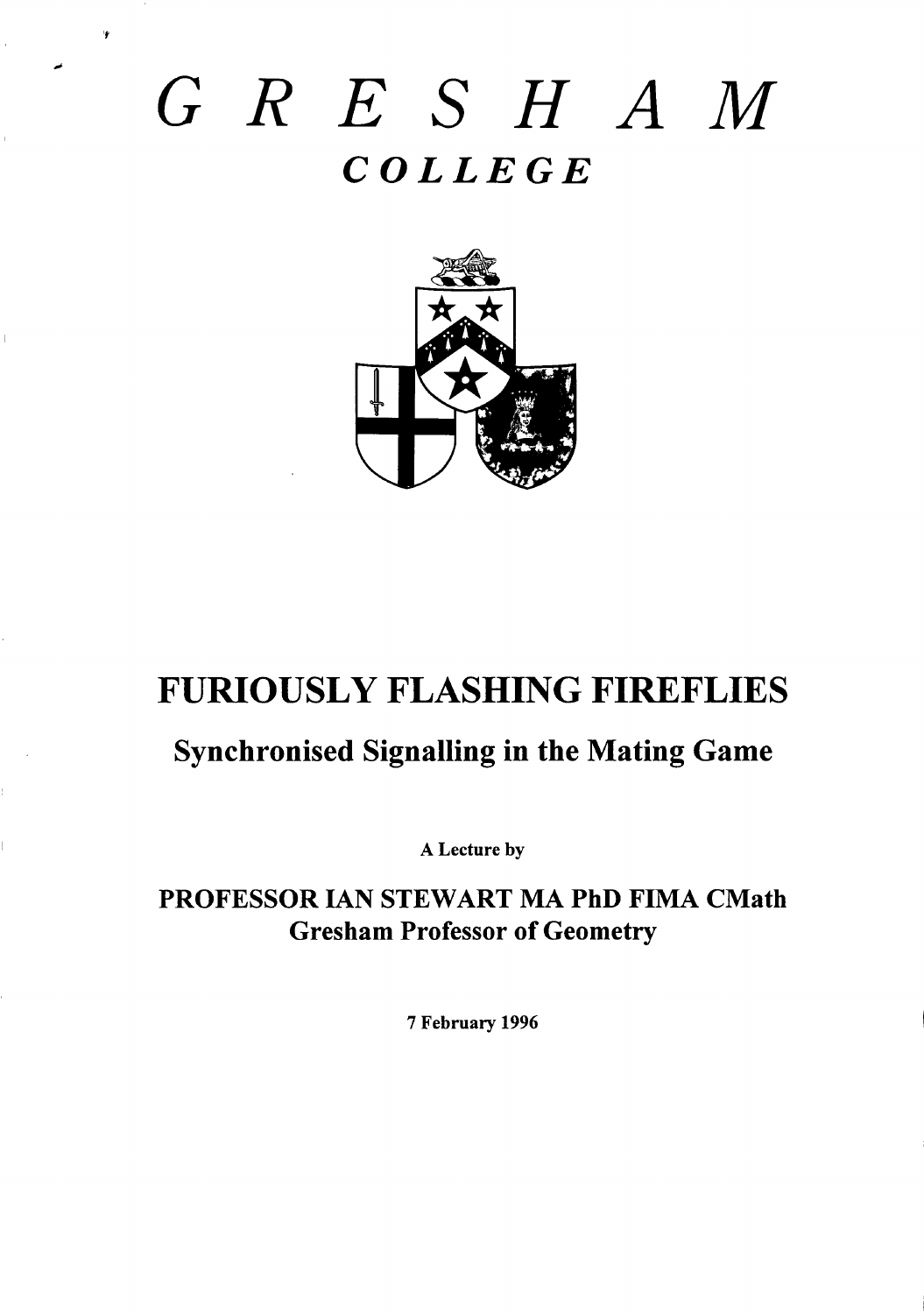### Gresham Geometry Lectur 7 February 1996

## **Furiously Flashing Fireflies**

*synchronised signalling in the mating game* 

One of the most spectacular displays in the whole of nature occurs in South-East Asia, where huge swarms of fireflies flash in synchrony. Why do the flashes synchronise? This question is answered by introducing a mathematical model of how fireflies respond to each others' signals. The lecture will discuss this application of mathematics to biology, and related ones, in non-technical terms.



Fig.1 Synchronous flashing of fireflies in a tree.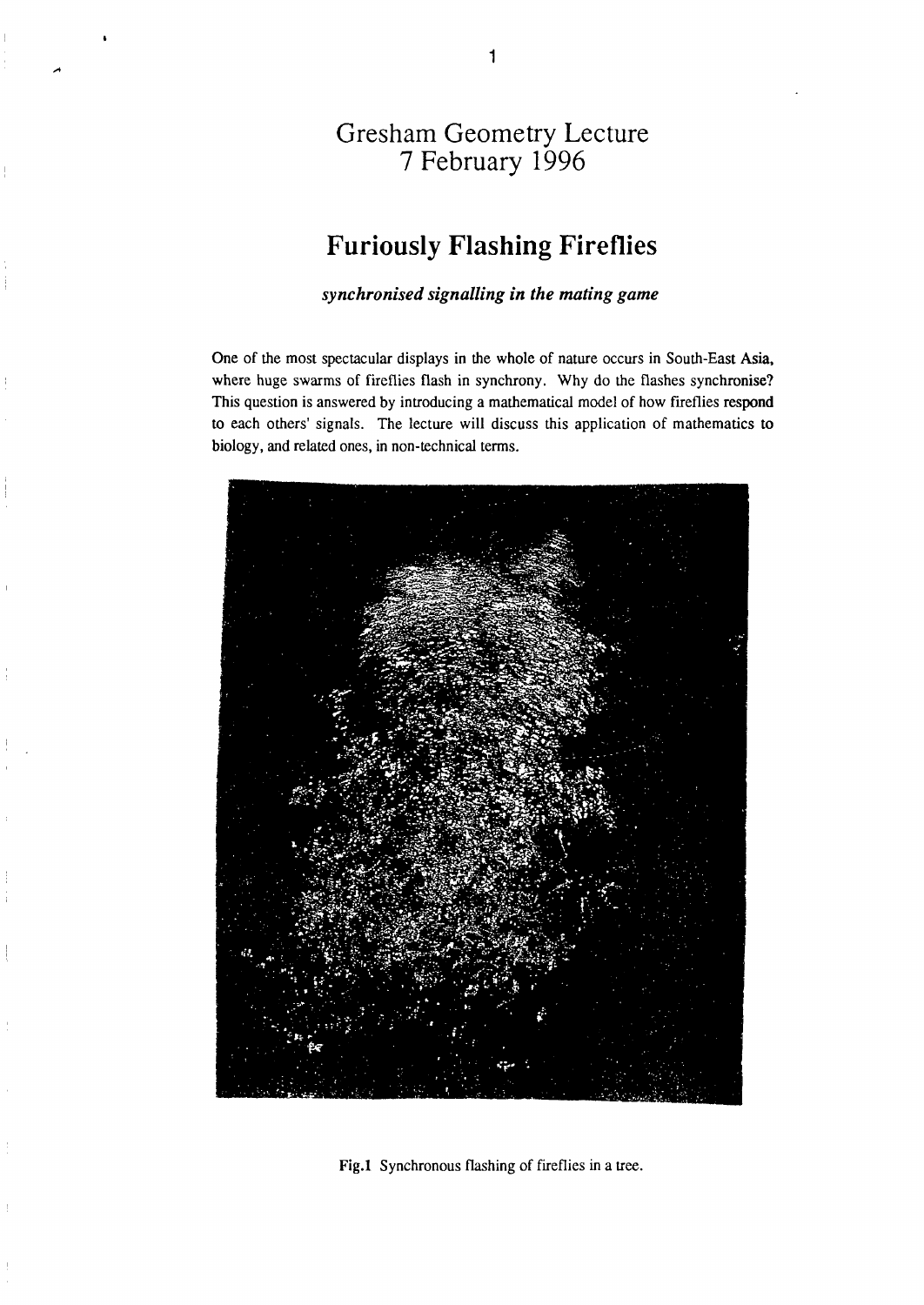The drama of synchronous flashing of certain species of firefly was described by the American biologist Hugh Smith in 1935:

'Imagine a tree thirty-five to forty feet high, apparently with a firefly on every leaf, and all the fireflies flashing in perfect unison at the rate of about three times in two seconds, the tree being in complete darkness between flashes. Imagine a tenth of a mile of river front with an unbroken line of mangrove trees with fireflies on every leaf flashing in synchronism, the insects on the trees at the ends of the line acting in pefiect unison with those between. Then, if one's imagination is sufficiently vivid, he may form some conception of this amazing spectacle.'

Why do the flashes synchronise? The biological reason seems to be an evolutionary one. The flashes are created solely by male fireflies, and they attract females. Synchronised flashes attract them from further away, offering an evolutinary advantage.

What about the mathematical reason? In 1990 Renato Mirollo and Steven Strogatz showed that synchrony is the rule for mathematical models in which every firefly interacts with every other. Their idea is to model the insects, and the signals that pass between them, as a population of mathematical oscillators, coupled together by visual signals. The chemical cycle used by each firefly to create a flash of light is represented as an oscillator. The population of fireflies is represented by a network of such oscillators with fully symmetric coupling — that is, each oscillator affects all of the others in exactly the same manner. The most unusual feature of this model, which had been introduced by Charles<br>Peskin in 1975, is that the oscillators are *pulse-coupled*. That is, an oscillator affects its Peskin in 1975, is that the oscillators are *pulse-coupled*. neighbours only at the instant when it creates a flash of light. The mathematical difficulty is to disentangle all of these interactions. We do this by applying techniques from dynamical systems theory, in which oscillators are an especially important component. So first I shall develop some of the necessary concepts.

#### *Oscillators*

Oscillators are a source of periodic rhythms, which are common — and important — in biology. Our hearts and lungs follow rhythmic cycles whose timing is adapted to our body's needs. Many of nature's rhythms are like the heartbeat: they take care of themselves, running 'inbackground. Others are like breathing: there is a simple 'default' pattern that operates as long as nothing unusual is happening, but there is also a more sophisticated control mechanism that can kick in when necessary and adapt those rhythms to immediate needs. Controllable rhythms of this kind are particularly common — and particularly interesting — in locomotion. Although the biological interactions that take place in individual animals and populations of animals are very different, there is an underlying mathematical unity, and one of the messages of this lcture is that the same general mathematical concepts can apply on many different levels and to many different things. Nature respects this unity, and makes good use of it

—

The organizing principle behind these biological cycles, and many like them, is the mathematical concept of an *oscillator —* a unit whose natural dynamic causes it to repeat the same cycle of behaviour over and over again. Biology hooks together huge 'circuits' of oscillators, which interact with each other to create complex patterns of behaviour. Such 'coupled oscillator networks' are a central research topic in today's mathematics.

**2**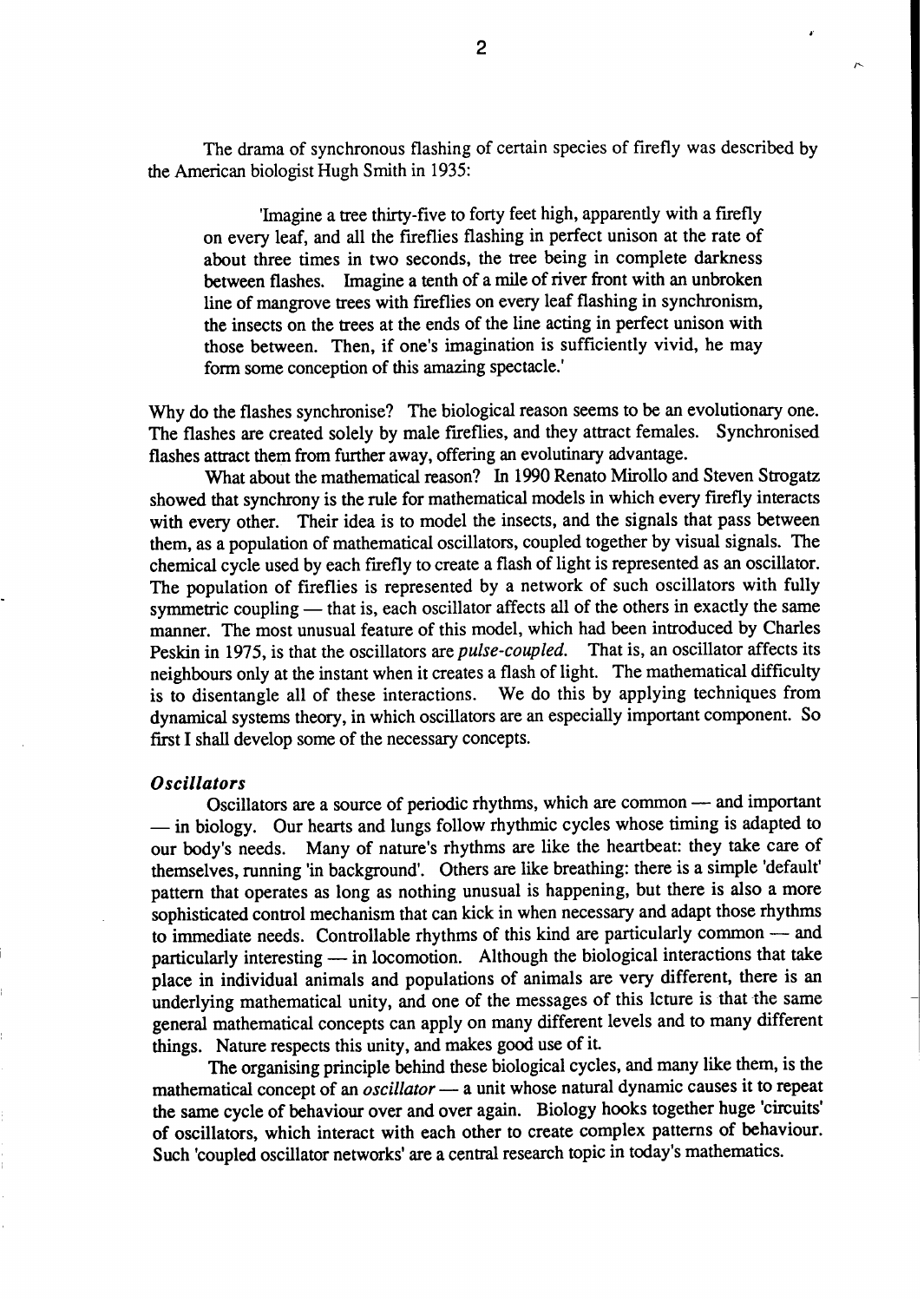Why do systems oscillate? Oscillation is the simplest thing you can do if you don't want, or are not allowed, to remain still. Why does a caged tiger pace up and down? Its motion results from a combination of two constraints. First, it feels restless and does not wish to sit still. Second, it is confined within the cage and cannot simply disappear over the nearest hill. The simplest thing you can do when you have to move but can't escape altogether is to oscillate. Of course there is nothing that forces the oscillation to repeat a regular rhythm; the tiger is free to follow an irregular path round the cage. But the simplest option — and therefore the one that is most likely to arise both in mathematics and in nature — is to find some series of motions that works, and repeat it over and over again. And that is what we mean by a periodic oscillation. A more physical example is the vibration of a violin string. That, too, moves in a periodic oscillation; and it does so for the same reasons as the tiger. It can't remain still because it has been plucked away from its natural resting point; and it can't get away altogether because its ends are pinned down and its total energy cannot increase.

There are at least two distinct ways in which oscillations can arise. Many oscillations grow from steady states. As conditions change, a system that has a steady state may lose it and begin to wobble periodicdly. In 1942 the German mathematician Eberhard Hopf found a general mathematical condition that guarantees such behaviour: in his honour this scenario is known as *Hopf bifurcation.*



Fig.2 Creation of an oscillation by Hopf bifurcation.

The workings of a clarinet, for example, depend upon Hopf bifurcation: as the clarinetist blows air across the instrument's reed, the red ceases to remain steady and begin to vibrate. This vibration is transmitted to the air, and the vibrating air is what we hear as music. Hopf bifurcation can be seen as a special type of *symmetry-breaking*. This is a general mechanism for pattern formation, in which a symmetric system adopts states that are not fully symmetric because the symmetric state is unstable. In Hopf bifurcation, the symmetries that break relate not to space, but to time. Time is a single variable, so mathematically it corresponds to a line, the time axis. There are only two types of symmetry of a line: translations and reflections. What does it mean for a system to be symmetric under time translation? It means that if you observe the motion of the system, or wait for some fixed interval of time and *then* observe the motion of the system, you see

#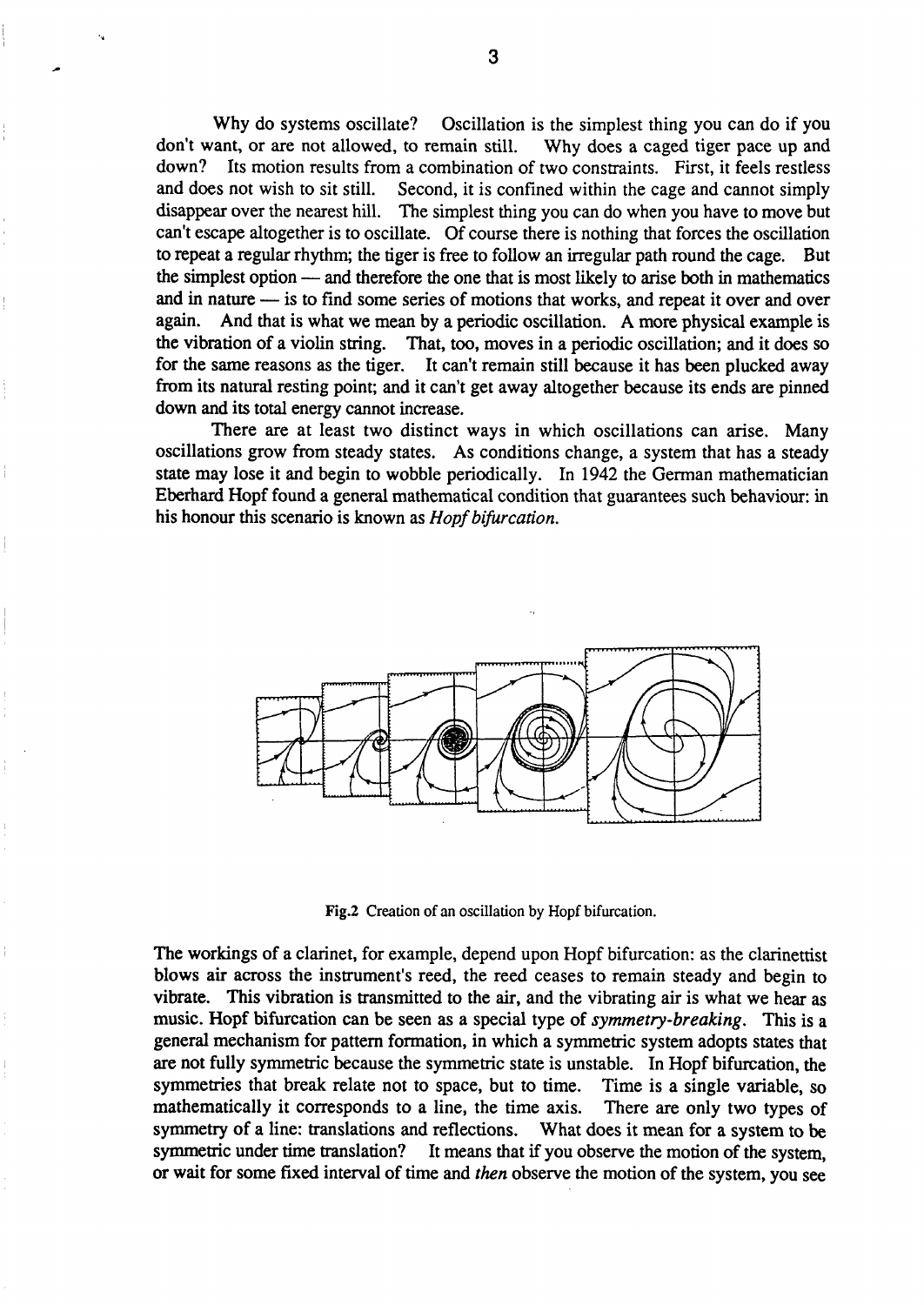exactly the same behaviour. But that is a description of periodic oscillations: if you wait for an interval of time that is equal to the period, you see exactly the same thing. So periodic oscillations have time-translation symmetry.

The oscillations of fireflies are not created by Hopf bifurcation, but by a second mechanism known as 'integrate-and-fire'. In such oscillators some quantity builds up until it reaches some *threshold*. This triggers a sudden change in which the quantity is reset to a much lower value, after which the build-up occurs again. In the firefly, this quantity is the amount of chemical needed to produce a flash. Once the fly has stockpiled enough chemical, it uses it up in a flash and the whole process starts again.

Another physical example of such an oscillator is the build-up of electric charge in a capacitor, which discharges when the total charge reaches some specific threshold.



Fig.3 Integrate-and-fire oscillator.

In 1975 Charlie Peskin, a physiologist, introduced a specific model of an integrateand-fire oscillator in a study of the synchronisation of the muscle fibres of the heart. His model is a differential equation, *Peskin's equation*:

$$
\frac{dx}{dt} = S - \gamma x
$$

where S and  $\gamma$  are constants  $> 0$ , together with a 'firing rule':

if  $x(t) = 1$  at some time t then it is reset to  $x(t) = 0$ .

This same model applies to fireflies, and is justified by physiological studies.

#### *Coupling*

OsciUators are said to be *coupled* if each affects the state of the other. The classic example is the observation, made by Christian Huygens, that pendulum clocks on the same shelf of a clockmaker's shop affect each other (through vibrations of the shelf). Often the result is that they synchronise. However, coupled oscillators do not always synchronise, an example being an animal's legs when it walks. Each leg is an oscillator, and the animal's body couples them, but they do not normally all move at once.

Peskin introduced the idea of *pulse coupling* for integrate-and-fire oscillators: Here the oscillators affect each other only when one fires. Then it sends some signal to the others, which adjusts their states. Suppose oscillator i is coupled to oscillator j, their states at time t being represented by the quantities  $x_i(t)$  and  $x_i(t)$ . Assume that oscillator i at time t being represented by the quantities  $x_i(t)$  and  $x_i(t)$ . reaches threshold and fires. Then

—

$$
x_i(t)
$$
 is reset to 0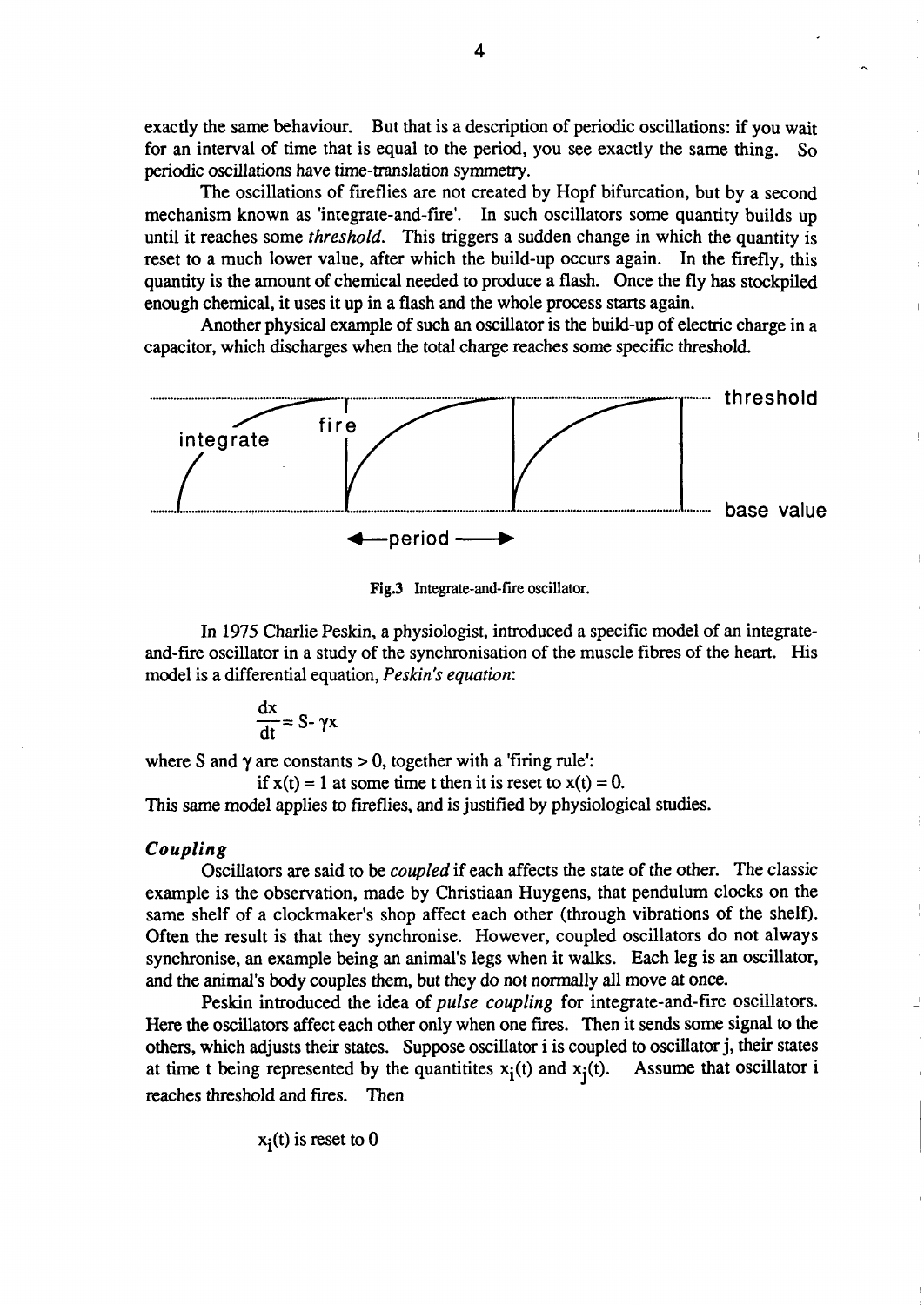and Peskin required that

 $x_i(t)$  is 'pulled up' by an amount  $\varepsilon$ , becoming  $x_i(t)$ **<sup>E</sup>** this exceds threshold, then it too is reset **to O.**

It turns out that the chemicals in fireflies are affected in just this manner by signals from other fireflies. When a firefly sees another one flash then it gets excited and produces more of its luminescent chemical!

Peskin proved that if two identical integrate-and-fire oscillators are pulse-coupled, then for almost all initial conditions they will eventually synchronise. I will prove this below. He also conjectured that the same would be true of any network of coupled integrate-and-fire oscillators.

#### *Two Oscillators*

We can solve Peskin's equation explicitly, getting

$$
x = \frac{S}{\gamma} (1 - e^{-\gamma t}).
$$

This formula can be used to calculate how the coupled oscillator system behaves. For example the period T satisfies

$$
1=\frac{S}{\gamma}(1-e^{-\gamma T}),
$$

since the threshold value is (by convention)  $x = 1$ . So we get

$$
T = \frac{1}{\gamma} \log \frac{S}{S - \gamma} \ .
$$



Fig.4 Phase portrait of a two-oscillator system, no coupling.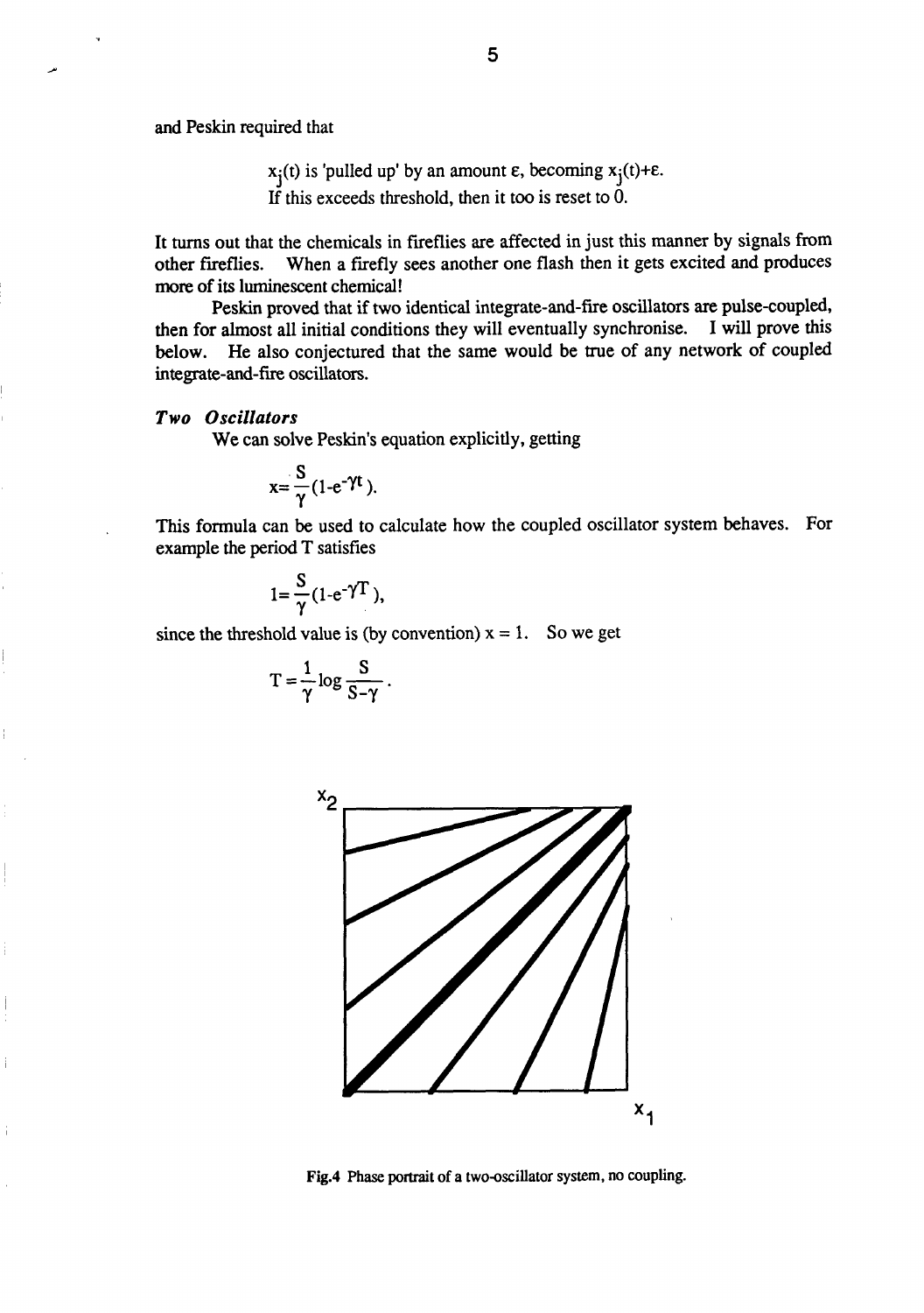First suppose that we have two oscillators  $x_1$  and  $x_2$ , both satisfying Peskin's equation. To begin with, ignore the coupling. Then we can apply the formula and plot how the combined values  $(x_1(t), x_2(t))$  vary with t. The result, called a *phase portrait*, is shown in Fig.4. The synchronised state,  $x_1 = x_2$ , is represented by the diagonal line.

We can represent the firing rule graphically by adding a 'margin' of width  $\varepsilon$  to the picture, in which one oscillator fires and the other is pulled up by  $\varepsilon$ , as in Fig.5. Traversing the margin takes zero time.



Fig.5 Phase portrait of a two-oscillator system, coupling added.

Finally, we 'wrap round' to show the periodicity, as in Fig.6.<br>Now we can read off the behaviour. Initial states in the region labelled '1' Now we can read off the behaviour. Initial states in the region labelled '1' synchronise after one firing. Those in region 2 synchronise after two firings, and so on. It looks as if the entire region labelled '...' fills up with states that syncrhonise. Using Peskin's fomula this can be checked — note, however, that there is a line of states running through the middle of that region that represents a periodic *unsynchronised* state. However, it is unstable.

Mirollo and Strogatz proved that with a more general law than Peskin's, and with a system of  $n$  identical integrate-and-fire pulse-coupled oscillators with 'all to all' coupling, then no matter what the initial conditions are, eventually all of the oscillators become synchronised. The proof is based on the idea of *absorption,* which happens when two oscillators with different phases 'lock together' and thereafter stay in phase with each other. Because the coupling is fully symmetric, once a group of oscillators has locked together, it cannot unlock. A geometric and analytic proof shows that a sequence of fiese absorption must eventually lock *all* of the oscillators together.

In other networks, more complicated patterns are possible -- including chaos.

,.

!\*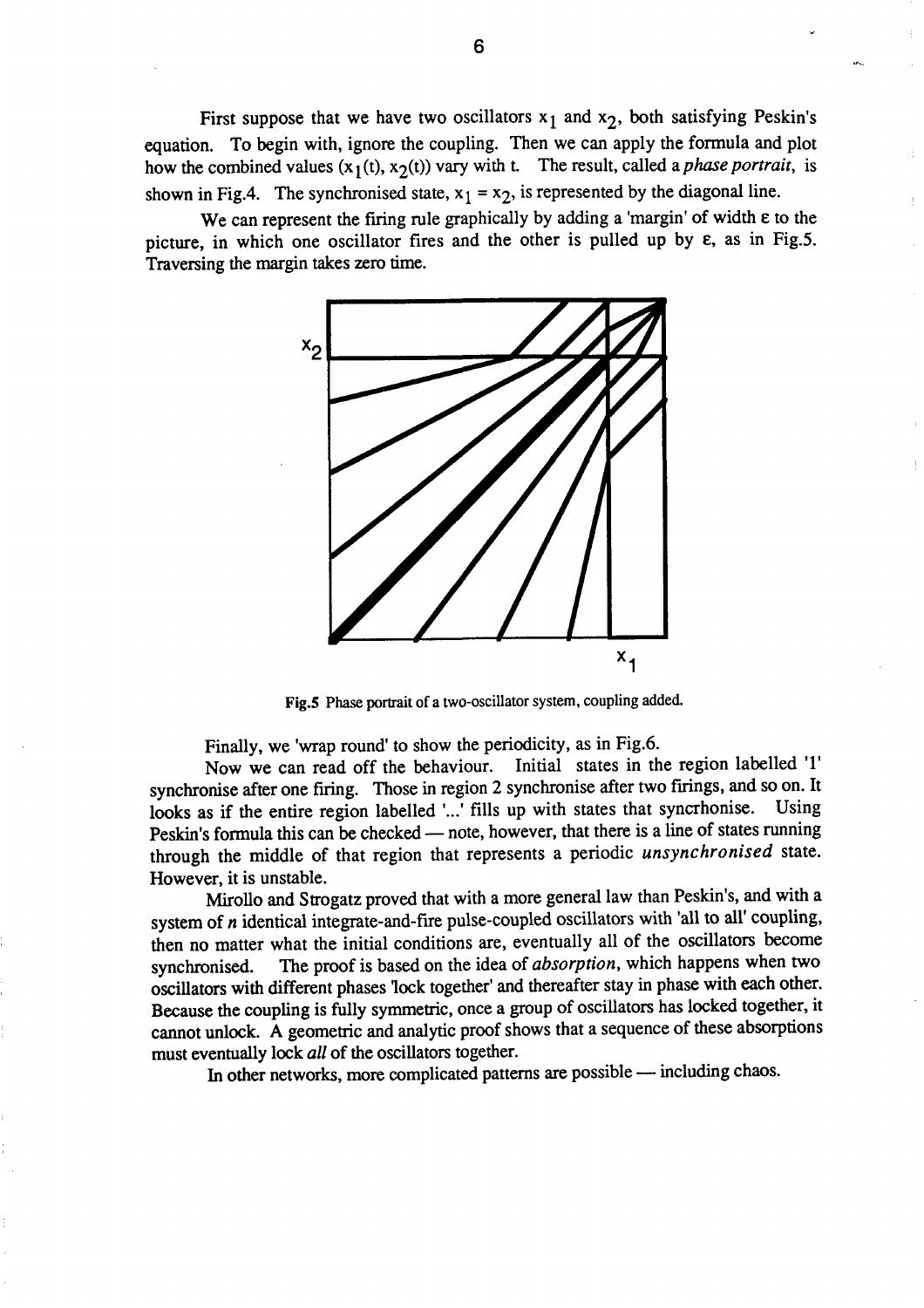

Fig.6 Phase portrait of a coupled two-oscillator system wrapped round to show periodicity. Numbering shows how various initial states synchronise.

ÿ

 $\overline{1}$ 

 $\vert$ 

 $\frac{1}{4}$ 

 $\bar{1}$ 

 $\mathfrak{t}$ 

 $\bar{1}$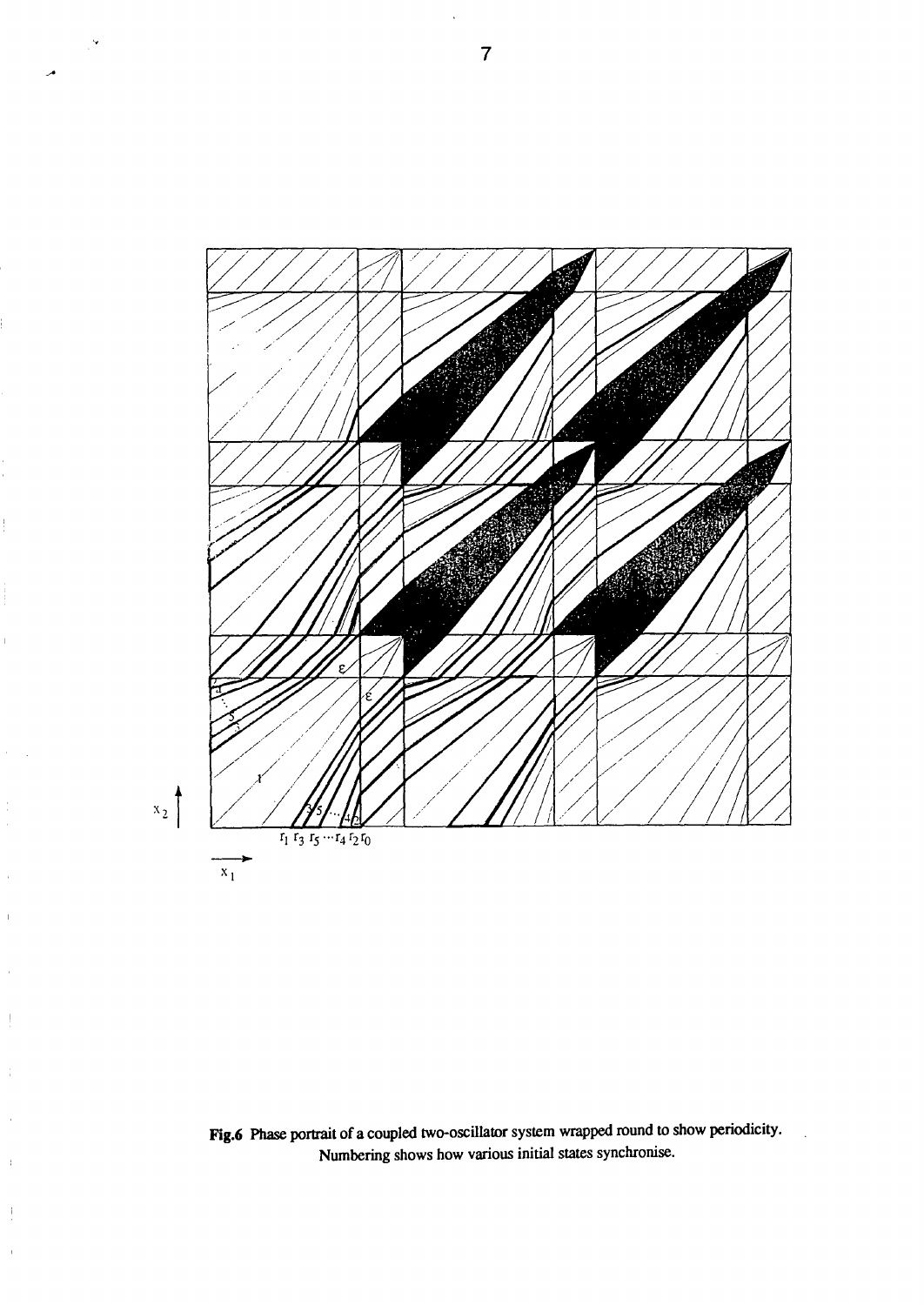

 $\bar{1}$ 

 $\frac{1}{2}$ 

 $\frac{1}{4}$ 

 $\ddot{\mathrm{i}}$ 

Fig.7 Phase portraits of a 4-oscillator system coupled in a ring show perodicity and chaos.

8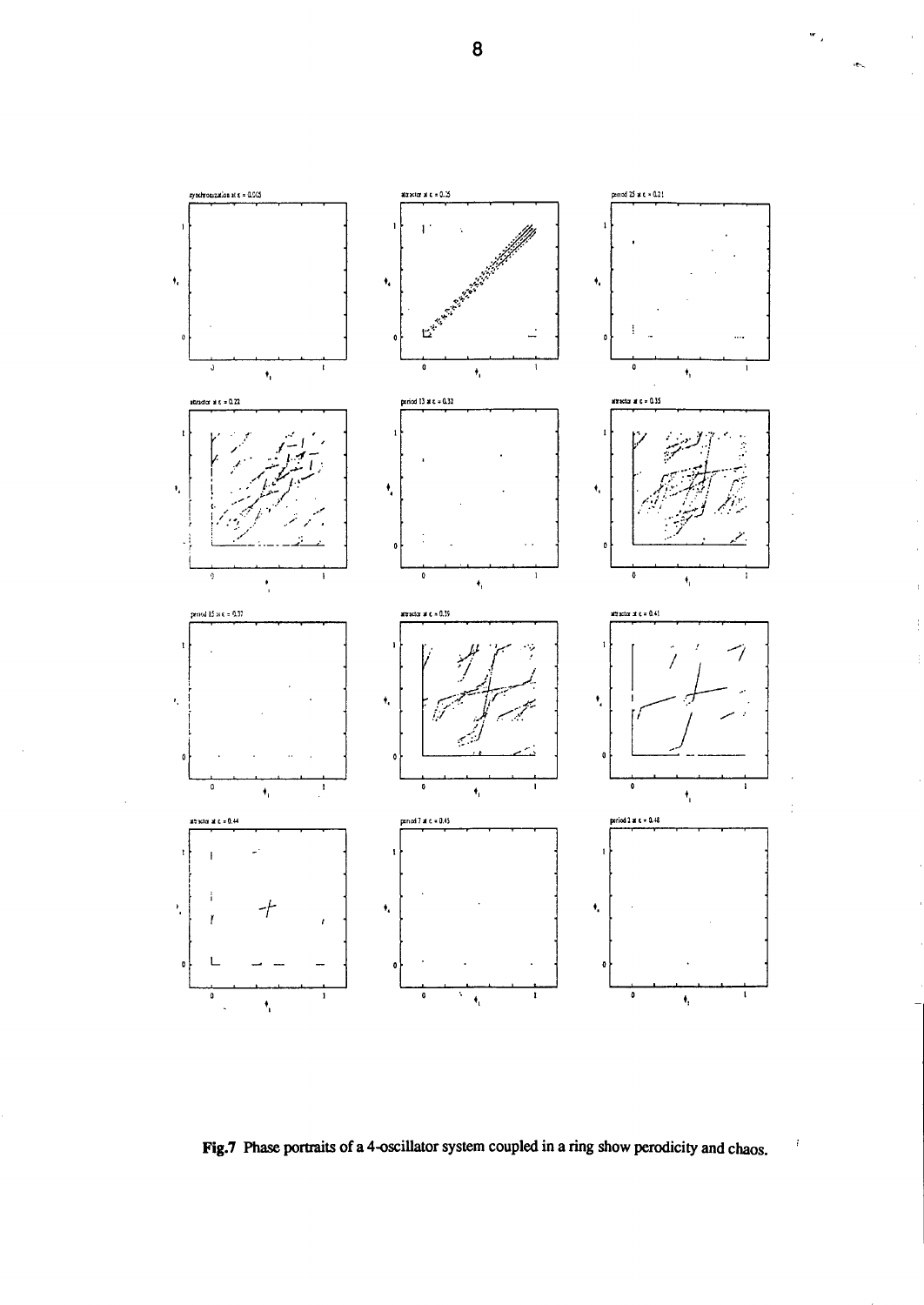These ideas apply to many systems other than fireflies. Applications include the pacemaker cells of the heart; networks of neurons in the brain, including those controlling circadian rhythms; the insulin-secreting cells in the pancreas; crickets and katydids that chirp in unison; and groups of women whose menstrual periods become synchronised.

And, as a Rugby bus driver pointed out to me, it is also closely related to the phenomenon whereby you wait for a bus and none come, until suddenly three come along at once.

Synchronised buses!

.+

 $\overline{\phantom{a}}$ 

### **FURTHER READING**

J.Buck and E.Buck, Synchronous fmeflies, *Scientific American 234* (1976) 7485.

- Renato Mirollo and Steven Strogatz, Synchronisation of pulse-coupled biological oscillato~~ *SIAM J. Appl. Math. 50* (1990) 1645-1662.
- Charles Peskin, *Mathematical Aspects of Heart Physiology,* Courant Institute of Mathematical Sciences, New York University, new York 1975, pp.268-278.
- Ian Stewart, All together now, *Nature 350* (1991) 557.
- *Ian* Stewart, *Nature's Numbers discovering order and pattern in the universe*, Science Masters series, Weidenfeld and Nicholson, London, 1995

Steven. Strogatz and Ian Stewart, Coupled oscillators and biological synchronization, *Scientific American 269 #6* (December 1993) 102-109.